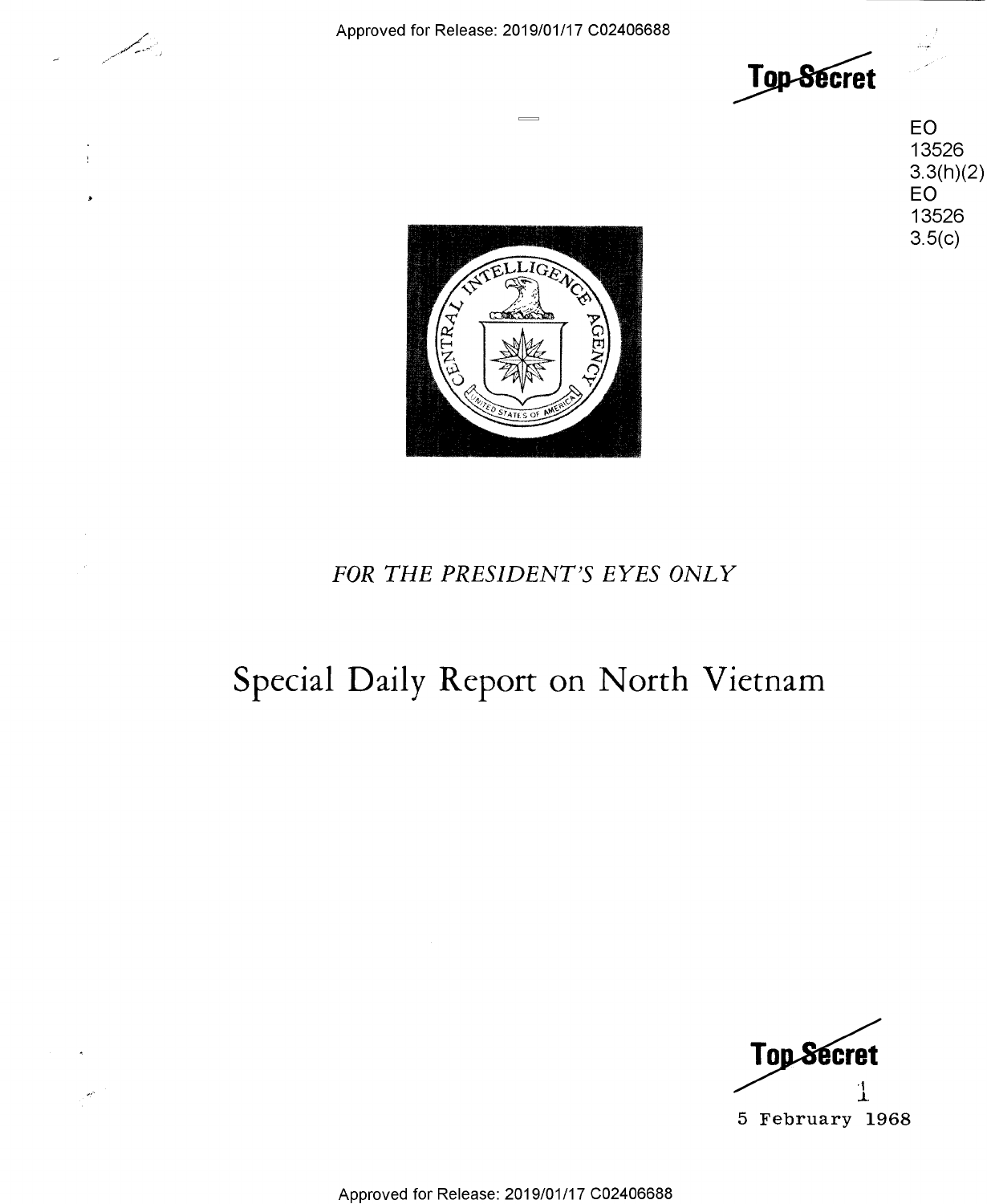Special Daily Report on North Vietnam Special Daily Report on North Vietnam

for the President's Eyes Only for the President's Eyes Only

5 February 1968 5 February 1968

## I. NOTES ON THE SITUATION 1. NOTES ON THE SITUATION

Hanoi on the Current Offensive: The Communist Hanoi on the Current Offensive: The Communist military offensive is still being portrayed by Hanoi and the Liberation Front as a spontaneous popular and the Liberation Front as <sup>a</sup> Spontaneous popular uprising of "revolutionary forces" aiming at over-uprising of "revolutionary forces" aiming at over throwing and replacing the Saigon government. The throwing and replacing the Saigon government. The political and military role of the Liberation Front political and military role of the Liberation Front seems to be downplayed deliberately. The "revolution," seems to be downplayed deliberately. The "revolution," as the Communists call the offensive, is said to have as the Communists call the offensive, is said to have generated new, broadly based organizations which, in generated new, broadly based organizations which, in generated head, security same a signal measurement, in the conjunction with the Front, will eventually establish a coalition government for South Vietnam. These new <sup>a</sup> coalition government for South Vietnam. These new organizations, the propaganda insists, are winning organizations, the propaganda insists, are winning popular support, but there is an urgent note in Viet-popular support, but there is an urgent note in Viet namese Communist statements stressing the benefits of namese Communist statements stressing the benefits of joining in the struggle or of at least supporting it. joining in the struggle or of at least supporting it.

On the political side, the Communists claim the On the political side, the Communists claim the military offensive has brought about the formation of military offensive has brought about the formation of political "alliances" throughout the country which political "alliances" throughout the country which are supported by such noncombatant groups as students, are supported by such noncombatant groups as students, intellectuals, women, and businessmen, but whose intellectuals, women, zuui businessmen, but whose actual composition and organization have not been actual composition and organization have not been spelled out. These alliances, the propaganda implies, spelled out. These alliances, the propaganda implies, will have a key role in setting up a coalition gov-will have <sup>a</sup> key role in setting up <sup>a</sup> coalition government. An appeal from the alliance in Hue, broad-ernment. An appeal from the alliance in Hue, broad cast by the Viet Cong radio on 2 February, stated cast by the Viet Cong radio on 2 February, stated this objective most clearly. For the first time, it this objective most clearly. For the first time, it claimed that one of the alliance's goals was the es-claimed that one of the alliance's goals was the es tablishment of a "national coalition administration" tablishment of a "national coalition administration" in the South and the setting up of normal relations with the North in order to effect reunification. Pre-with the North in order to effect reunification. Pre~ vious appeals by Saigon and Hue "alliances" as well as vious appeals by Saigon and Hue "alliances" as well as by a so-called "National Leadership" of the "Alliance" by <sup>a</sup> so—called "National Leadership" of the "Alliance" have called for negotiations with the Front, but not have called for negotiations with the Front, but not for the formation of a coalition government or the for the formation of <sup>a</sup> coalition government or the reunification of Vietnam. reunification of Vietnam.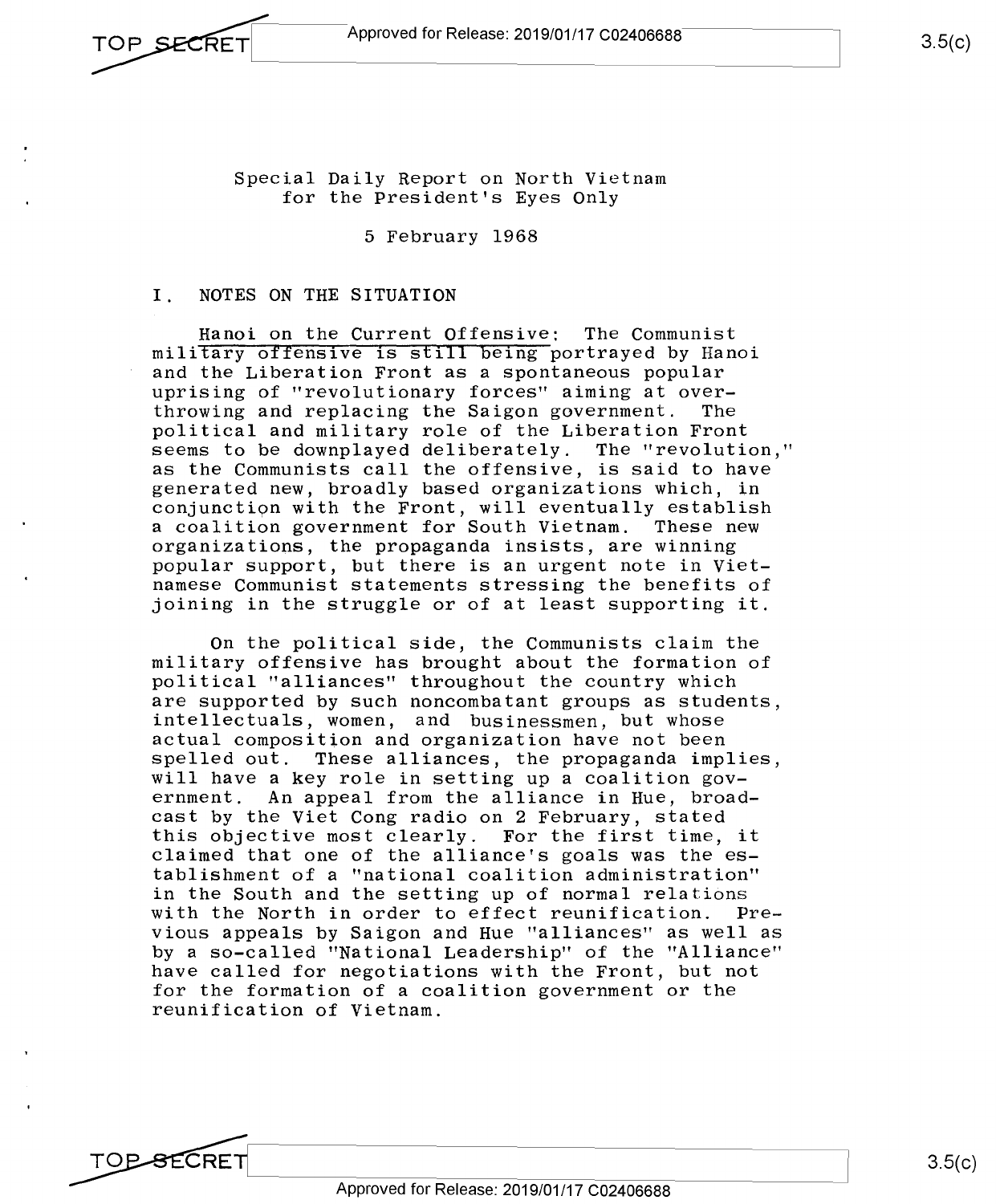The military struggle is also being portrayed The military struggle is also being portrayed as based on popular support. Most recent statements as based on popular support. Most recent statements by Hanoi and the Front avoid singling out the Viet by Hanoi and the Front avoid singling out the Viet Cong ("Liberation Armed Forces") as the focal point Cong ("Liberation Armed Forces") as the focal point of the Communist military effort and imply that the of the Communist military effort and imply that the offensive has spawned new "revolutionary" military offensive has spawned new "revolutionary" military forces. A Front broadcast on 3 February, carrying forces. A Front broadcast on 3 February, carrying an appeal from the Viet Cong command, praised the an appeal from the Viet Cong command, praised the "revolutionary people" for "simultaneously" rising "revolutionary people" for "simultaneously" rising up. It also hailed the "insurrectionary troops" up. It also hailed the "insurrectionary troops" and patriotic armed forces in the "revolutionary and patriotic armed forces in the "revolutionary army" for rising up and "coordinating" their struggle army" for rising up and "coordinating" their struggle with the Viet Cong, and called for united action against the common foe. In a broadcast the same day, against the common foe. In <sup>a</sup> broadcast the same day, Hanoi also praised the "revolutionary forces." It Hanoi also praised the "revolutionary forces." It claimed such forces in Saigon were responsible for claimed such forces in Saigon were responsible for the "armed uprising" and that they had created an the "armed uprising" and that they had created an "insurrection committee" that eventually would es-"insurrection committee" that eventually would es tablish a "revolutionary administration" in the city. tablish <sup>a</sup> "revolutionary administration" in the city. A similar revolutionary group has been formed in the Tri-Thien-Hue area (Quang Tri, Thua Thien provinces), Tri-Thien—Hue area (Quang Tri, Thua Thien provinces), according to another Hanoi broadcast. These groups, according to another Hanoi broadcast. These groups, like the "alliances," have made strong appeals to like the "alliances," have made strong appeals to the people for support or cooperation, and have the people for support or cooperation, and have promised position, rewards, and safety in return. promised position, rewards, and safety in return.

There is virtually no evidence of any substance There is virtually no evidence of any substance to these Communist claims. Even the existence of to these Communist claims. Even the existence of the "revolutionary organizations" and "alliances" the "revolutionary organizations" and "alliances" is unproved and there is nothing to suggest they is unproved and there is nothing to suggest they have any popular support or following. The Commu-have any popular support or following. The Commu~ nists' purpose in creating such an organizational nists' purpose in creating such an organizational facade remains unclear. They may have intended to facade remains unclear. They may have intended to use it to help set up a "coalition government" if use it to help set up <sup>a</sup> "coalition government" if their offensive won popular support, and they may their offensive won popular support, and they may still intend to do so even though this has not hap-still intend to do so even though this has not happened. They could also use these organizations as pened. They could also use these organizations as scapegoats for a failure of their "uprising" if their scapegoats for <sup>a</sup> failure of their "uprising" if their current efforts peter out. current efforts peter out.

Several Hanoi commentaries have suggested that Several Hanoi commentaries have suggested that the current military offensive is but one battle in the current military offensive is but one battle in a more prolonged struggle. The Hanoi party paper <sup>a</sup> more prolonged struggle. The Hanoi party paper on 3 February said the current fighting was creating on 3 February said the current fighting was creating conditions for additional military victories. The conditions for additional military victories. The North Vietnamese Army journal the previous day called North Vietnamese Army journal the previous day called for the southern forces to maintain and develop their for the southern forces to maintain and develop their victories, enlarge their fronts, and develop their victories, enlarge their fronts, and deve10p their revolution. revolution.

TOP-SECRET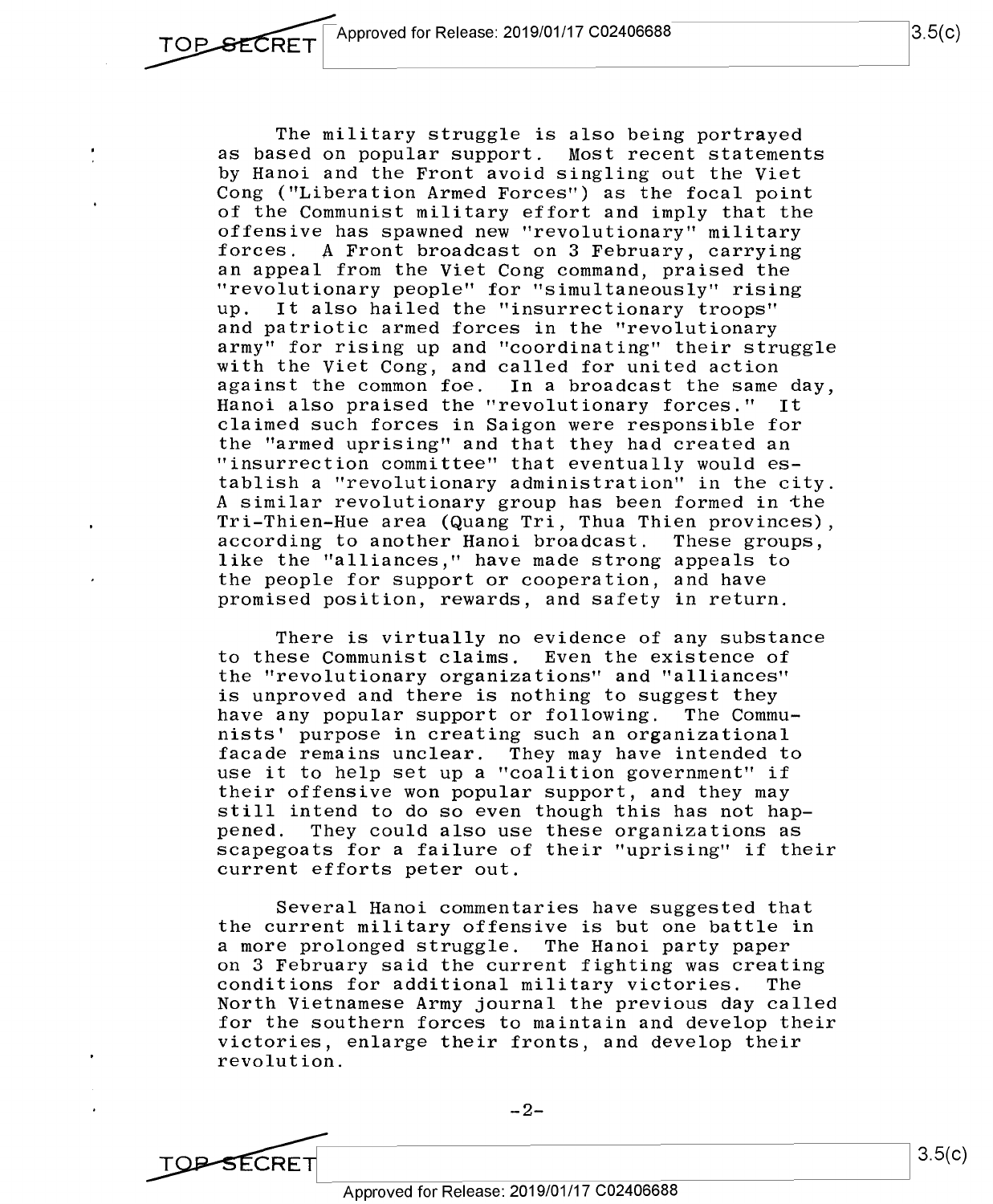TOP\_SECRET Approved for Release: 2019/01/17 C02406688-

 $3.5(c)$ 

 $3.3(h)(2)$ 

\* \* \* \*\* \*

Trade Mission to Singapore: Lee Kuan Yew has Trade Mission to Singapore: Lee Kuan Yew has told Ambassador Galbraith that a North Vietnamese trade mission will be coming to Singapore "imminently." trade mission will be coming to Singapore "imminently." Lee believes that the North Vietnamese coming at this Lee believes that the North Vietnamese coming at this time is part of a coordinated effort, related to the time is part of <sup>a</sup> coordinated effort, related to the current offensive in the South, to embarrass the US current offensive in the South, to embarrass the US and to try to discourage those who support the US in and to try to discourage those who support the US in Vietnam. Vietnam.

Lee concluded his talk with the ambassador by Lee concluded his talk with the ambassador by saying, "Do not worry. There will be no trade." saying, "Do not worry. There will be no trade."

> \* \* \* >l< \* >l<

II. NORTH VIETNAMESE REFLECTIONS OF US POLITICAL II. NORTH VIETNAMESE REFLECTIONS OF US POLITICAL ATTITUDES ON THE WAR ATTITUDES ON THE WAR

Effects of Tet Offensive: Hanoi, in a broadcast Effects of Tet Offensive: Hanoi,in <sup>a</sup> broadcast beamed in Vietnamese to South Vietnam on 2 February, beamed in Vietnamese to South Vietnam on 2 February, offered its analysis of the effects the Communist Tet offered its analysis of the effects the Communist Tet offensive was having on the US political scene. It offensive was having on the US political scene. It reported that both Saigon and Washington were in a reported that both Saigon and Washington were in <sup>a</sup> "fever" and that the first person to lose grace was "fever" and that the first person to lose grace was "old US Ambassador Bunker." The broadcast played up "old US Ambassador Bunker." The broadcast played up alleged consternation in US Government circles over alleged consternation in US Government circles over the Viet Cong penetration of the "impenetrable" US the Viet Cong penetration of the "impenetrable" US Embassy and claimed that hundreds of Americans were Embassy and claimed that hundreds of Americans were killed or wounded in that attack alone. Continuing killed or wounded in that attack alone. Continuing in this vein, the broadcast reported that the per-in this vein, the broadcast reported that the per son with the biggest headache in Saigon was General son with the biggest headache in Saigon was General Westmoreland whose "boastful nature" has been truly Westmoreland whose "boastful nature" has been truly exposed by the events of the past three days. As a exposed by the events of the past three days. As <sup>a</sup> result of Westmoreland's boasting, the broadcast result of Westmoreland's boasting, the broadcast contends, President Johnson could not eat and sleep contends, President Johnson could not eat and sleep properly. He was confused "as the man in the moon." properly. He was confused "as the man in the moon."